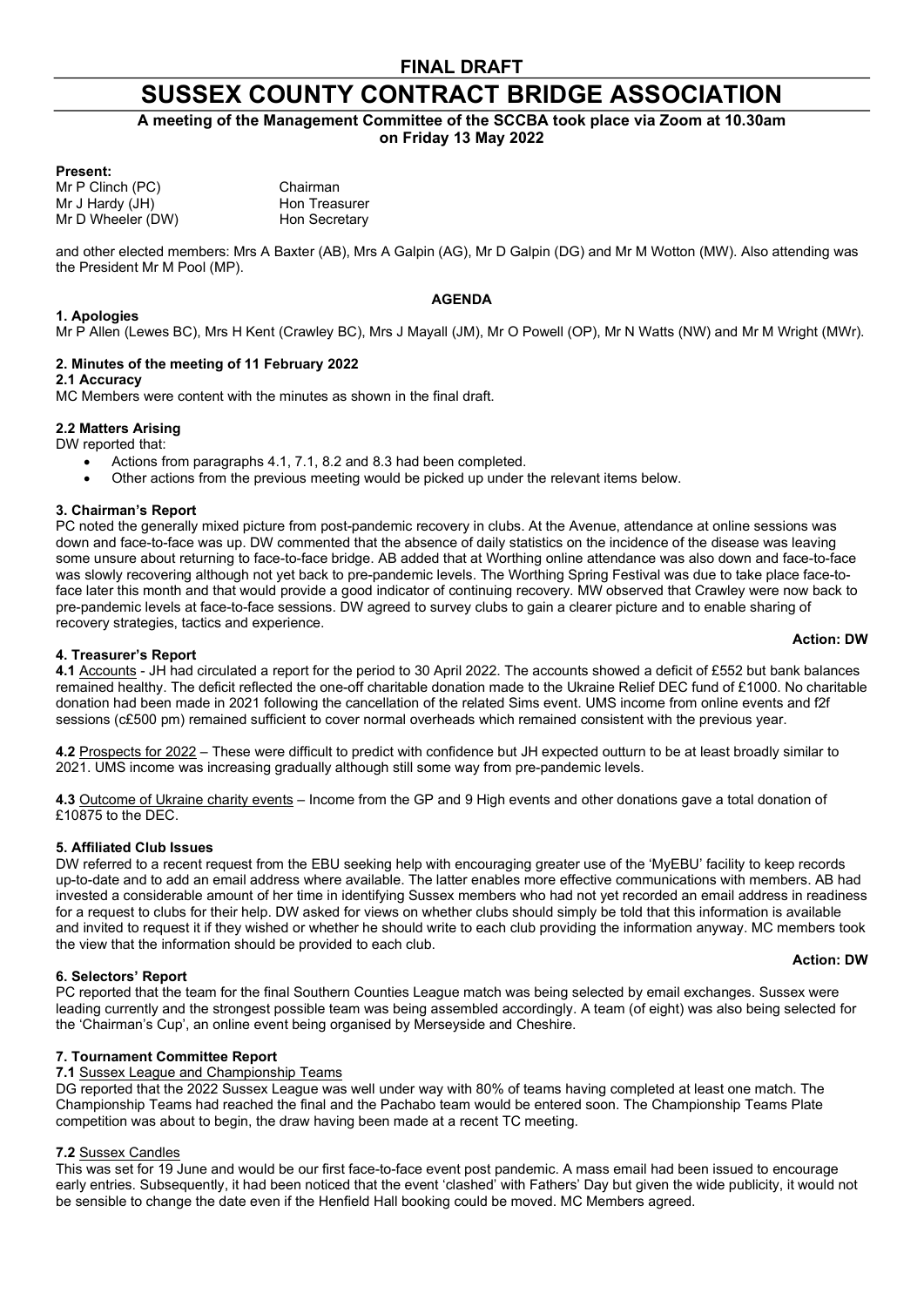# FINAL DRAFT

# 7.3 Teams of Eight

### The entry of only two teams had been disappointing. In a very close contest Horsham had beaten the Avenue by just 2 imps. The composition of our Garden Cities team was being discussed.

# 7.4 Invitation Pairs

#### AG had encountered some reluctance to return to face-to-face and it was proving difficult to identify sufficient venues and TDs. She had not ruled out reverting to playing online and would review the choice when the level of interest in the Candles became clear. Action: AG

## 7.5 Tournament Calendar

PC indicated that he was keen to fully populate the website calendar for the coming tournament year in order to provide an information source equivalent to the Year Book. He was hoping to achieve this by the end of June. Action: PC

### 7.6 Tournament Organisation

DW had presented some ideas for a refreshed structure and these would be discussed at the next TC meeting in July.

# 7.7 EBU Competitions Group

PC is a member of this group and it had a remit to conduct an 'across the board' review of EBU events. There were significant differences of opinion regarding the mix of face-to-face and online in light of continuing reluctance to return to face-to-face. The Eastbourne Summer Festival had been reduced from two weekends to one in anticipation of continuing lower levels of interest. An advertising template was being produced and PC would pass this to MW in due course. The group were using a spreadsheet to chart the results of the review and PC would share this with the TC.

### JH left the meeting at this point to fulfil another commitment.

# 8. Secretary's Report

# 8.1 AGM  $2022 -$  Post meeting thoughts

DW had reflected on the continuing trend of low levels of attendance despite the use of a 'reminder' to all members on the email list. He wondered whether a further reminder to clubs two or three weeks before the meeting, inviting attendance by club delegates might broaden the attendance. MC Members agreed.

### 8.2 Appointments 2022/23

DW had circulated the proposed appointments list for the coming year. MC Members were content to approve them as listed.

### 8.3 Vice Presidents

DW confirmed that the constitution allowed for up to five VPs with appointments being subject to approval at a general meeting. Following the passing of May Langmaid, the Officers would consider recommendation(s) to the MC for endorsement and approval at the AGM 2023.

### 8.4 Succession planning

DW reported recent Officers' discussions had identified a number of possibilities which were being explored. He reiterated his request for all MC members to explore possible candidates amongst those currently filling similar roles at their home clubs. Action: All MC members

### 8.6 Use of Social Media

DW reminded MC members of the previous discussion on this topic some years ago. The MC had concluded then that use of social media was unlikely to add sufficient value to our primary communications channel – the website – to justify the additional effort involved in maintaining consistency across a second channel. MC Members maintained that view, particularly given the likely difficulty in finding the necessary additional resource.

# 9. EBU Matters

PC reported that he was a member of a group planning the next Chairmen's meeting under the theme 'The Role of Counties in Boosting Bridge'. He had submitted his ideas and would welcome further input from MC Members.

### 10. Membership Secretary's Report

AB reported that the current membership total was 2764, 50 fewer than reported at the previous meeting. The email address list now totalled 2386, a decrease of 31. It remained to be seen whether these losses would be recovered during the remainder of 2022 as confidence in the safety of face-to-face bridge returns. AB observed that there continued to be inconsistencies in the EBU records, most of which arise from failures to use 'MyEBU' to communicate changes. Clubs can now make changes on behalf of members if they are given authority. DW is planning an email to club contacts encouraging those without registered email addresses to register if possible (see paragraph 5 above). He would include reference to the potential for delegation.

Action: DW

# 11. Webmaster and Master Point Secretary's Report

MW reported that:

- The recent Ukraine Relief project had required substantial amounts of his time.
- A 'beta' version of BridgeWebs was being trialled. This had eliminated the duplicate entries problem but was not yet fully debugged.
- Testing was under way for entry arrangements for the JBC 2022.
- Data from his regular updates of clubs' return to face-to-face bridge and evolving session arrangements would be turned into a composite document which could be sent to clubs (by DW) to invite updates from time to time.

### Action: PC

Action: PC

Action: DW

### Action: DW